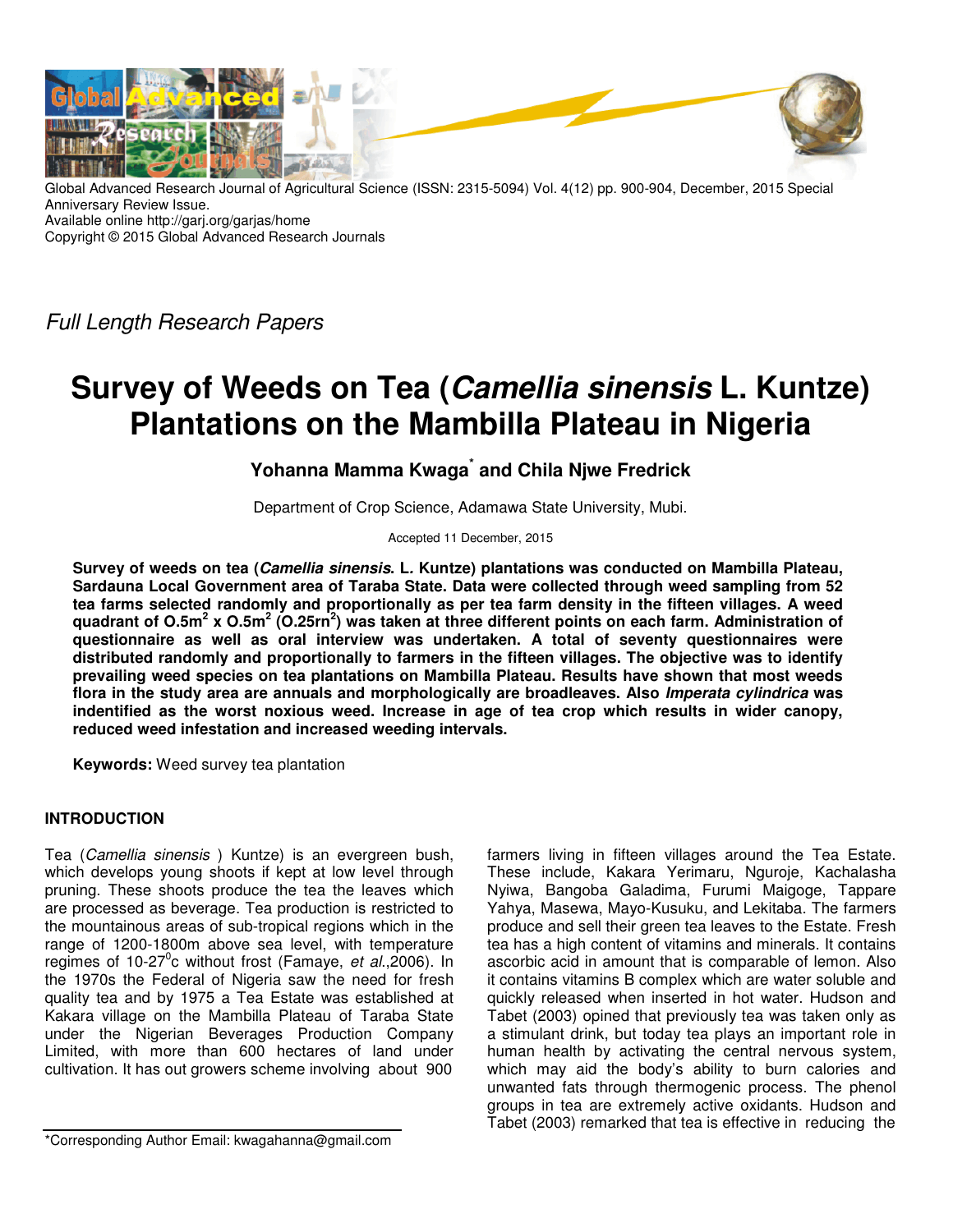formation of dangerous and potentially mutagenic peroxide that form in rancid fats .Furthermore traditional healers have long believed that drinking tea is a means of prolonging life. (Chopra, and David, 2002).

The gap between the potential and actual yield of crops can be attributed to several limiting factors such as poor weed management, insect pests, diseases poor technological adoption and low soil fertility status. The devastating effect of weed not only depresses crop yield but also limits areas that could be brought under effective production. Weeds cause reduction in the yield and quality of both arable and plantation crops. Yield reduction has been estimated to be 42% of the total losses due to pests in the field crops ( Rao, 2003). Also De (2002) remarked that reduction in crop yield and quality has direct correlation with weed competition. Generally an increase of 1 Kilogram of weed growth, correspond to a reduction of 1 kilogram in crop growth. In spite of the importance of tea as a beverage crop its production is also by infestation of various species of weeds just like in any other crop. If weeds are not properly managed, the yield of tea can be seriously depressed (Opeke, 2005). Also Rao (2003) remarked that complete elimination of an infestation of Imperata cylindrica one of the world's worst weed in tea increased the yield by 50-80%. Weed poses threat to agricultural production which requires appreciable effort to combat the menace so as to increase food production for the fast growing population world- wide (Akobundu,1987, Ayeni., 1991). The effective control of these weeds to ensure high tea yield requires good knowledge of the weed flora type infesting the area of production. This will serve as a guide to the appropriate weed control method to be adopted. However there has never been such a study of weed flora in the tea producing area on the Mambilla Plateau. This buttresses the need to conduct a weed survey of tea plantation on the plateau. The survey was undertaken with the objective of identifying the prevailing weed species in the study area where tea is grown on the Mambilla Plateau.

# **METHODS**

# **Description of Survey Area**

The survey was conducted on Mambilla plateau, Sardauna local government of Taraba State. The plateau is the continuation of Cameron's mountains with the highest point reaching an altitude of 2, 133 meter. It lies between latitudes 6°30' and 70201 North and longitude 100 511 and 110 371 East. It covers an area of about 3,885 km2, Mambilla Plateau has a montane climate, with main vegetation consisting of short grass. However some few indigenous trees species are found in the valleys. In addition, the inhabitants of each village plant encalyptus trees (Eucalyptatus camaldulensis in their surroundings.

Rainfall on the plateau start in March and end in October or early November, Heavy rainfalls are experienced in the months of June – August. The annual rainfall ranges from 1860mm to 4000 mm, while temperature ranges from  $12^{\circ}$ c  $30^{\circ}$ c. The soil of the area is predominantly loamy, while some clay loam is also found in the valleys. The soils are slightly acidic in most areas with a  $P<sup>H</sup>$  range of 5.2 – 5.9

# **Weed sampling**

Weed samples were collected from 52 farms chosen randomly and proportionally as per tea farm density in the fifteen villages. Weed samples were taken from a quadrant of 0.5m2X 0.5m2 (0.25m2) at three different points on each farm.

# **Administration of Questionnaires**

Information was gathered through the administration of questionnaires as well as oral interview of those who cannot read. The questionnaires were randomly and proportionally distributed to tea farmers in the fifteen tea production villages. A total of seventy questionnaires were distributed randomly and proportionally to the farmers in the fifteen villages. Out of these, sixty three were answered correctly and returned as given in the Table 1 below.

#### **RESULTS**

Classification of Weed Species

General weed species

Data collected from the survey area on Mambilla plateau by the use of questionnaires and the weed sample collected from tea farms to identify the weed species are presented in (Table 2).

#### **Noxious weeds**

The information on the perceived most troublesome weed in the study area is presented in Table 3. The result has shown that 34% of the respondents considered Imperata cylindrica as the most troublesome weed species, while 16% considered Pennisetum purpureum to be the most troublesome. Cammelina benghanesis ranked third with 6%. Those ratedl ow are Bidens Pilosa, Cynodon dactylon and Ageratum conyzoides linn, each 2%.

# **Weeding Intervals**

Results on weeding intervals has shown that most of the farmers

(78.9%) weed their tea farms at the interval of 4-5 weeks (Table 4). The remaining 21.1% weed their farms at 2-3 weeks intervals.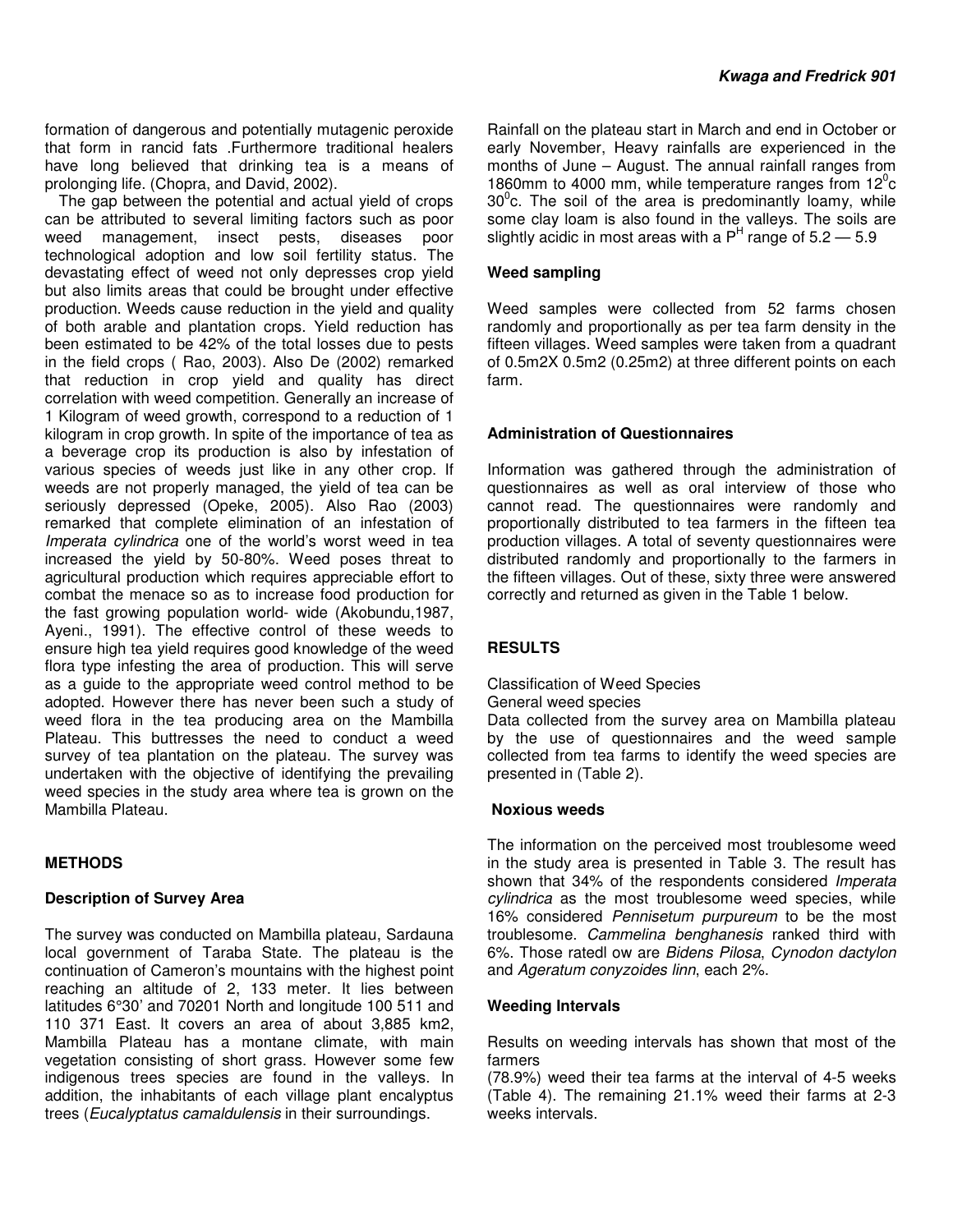| S/No.          | S/No. Village    | No. of questionnaire | No.              | No.<br>not               | Percentage | Percentage               |
|----------------|------------------|----------------------|------------------|--------------------------|------------|--------------------------|
|                |                  | <b>Distributed</b>   | <b>Recovered</b> | recovered                | recovered  | not recovered            |
|                | Kakara           | 11                   | 9                | 3                        | 82         | 27                       |
| $\overline{c}$ | Kusuku           |                      | 5                | $\overline{c}$           | 71         | 28                       |
| $\overline{3}$ | Sabongari        | 4                    | 4                | ٠                        | 100        | $\overline{\phantom{0}}$ |
| $\overline{4}$ | Yerimaru         | 9                    | 9                |                          | 100        | ٠                        |
| $\overline{5}$ | Nguroje          |                      |                  |                          | 100        |                          |
| $\,6$          | Kachalasah       |                      | 6                |                          | 86         | 14                       |
| $\overline{7}$ | Nyiwa            | 2                    | 2                |                          | 100        | $\overline{\phantom{a}}$ |
| 8              | Bangoba          | 2                    |                  |                          | 50         | 50                       |
| 9              | Galadima         | 4                    | 4                |                          | 100        | $\overline{\phantom{0}}$ |
| 10             | Tappere<br>vahva |                      |                  |                          | 100        | $\overline{\phantom{a}}$ |
| 11             | Furmi            |                      | 6                |                          | 86         | 14                       |
| 12             | Maigoge          | 3                    | 3                | $\overline{\phantom{0}}$ | 100        | $\overline{\phantom{0}}$ |
| 13             | Masewa           | 3                    | 3                | $\overline{\phantom{a}}$ | 100        | ۰.                       |
| 14             | Mayo kusuku      | 2                    | 2                | $\overline{\phantom{a}}$ | 100        | $\overline{\phantom{a}}$ |
| 15             | Lekitaba         |                      |                  | $\overline{\phantom{a}}$ | 100        | $\overline{\phantom{a}}$ |
|                | <b>Total</b>     | 70                   | 63               | 8                        | 90         | 12                       |

 **Table 1** Distribution of questionnaire based on the number of villages

 **Table 2** Weed species found in tea producing area on the Mambilla Plateau

| <b>Weed Species</b>        | Weed type    | Life Cycle     |
|----------------------------|--------------|----------------|
| Ageratum conyzoides linn   | B            | A              |
| Bidenspilosa               | B            | A              |
| Aneilema benneniens        | S            | P              |
| Eragrostis tenella         | G            | A              |
| Brachiaria lata            | G            | A              |
| Launaea taraxacfolia       | B            | A/P            |
| Pennisetum purpureum       | G            | A              |
| Em Ella coccinea           | B            | A              |
| Conyza sumatrenis          | B            | A              |
| Sida garckeana polka       | B            | P              |
| Malvastrum coromandellaum  | B            | A/P            |
| Ekeasine Indica gaertn     | G            | А              |
| Cyperus iria linn          | S            | A              |
| Pennisetum predicellatum   | G            | Α              |
| Paspalum scrobiculatum     | G            | P              |
| Acroceras zizaniodes       | G            | P              |
| Chamaecrista mimosoides    | B            | A/P            |
| Sida cordfolia             | B            | P              |
| Brachiaria deft exa        | G            | Α              |
| Oplismenus burmannii       | G            | $\overline{P}$ |
| Cynodon dactylon           | G            | P              |
| Mimosa pudica linn         | B            | P              |
| Manniophytonfulvun mull    | B            |                |
| Aspilia bussei 0           | B            | Α              |
| Aspilia Africana           | B            | $\overline{P}$ |
| Nymphaea lotus linn        | B            | Α              |
| Polycarpaea corymbosa linn | B            |                |
| Sclerocarpus africanusjacq | B            | Α              |
| Croton hirtus              | B            |                |
| Heterotis rotundfolia      | B            | P              |
| Imperata cylindrical       | G            | P              |
| Spermacoce ocymoides       | B            | P              |
| Hyptis suaveocens          | <sub>B</sub> | A              |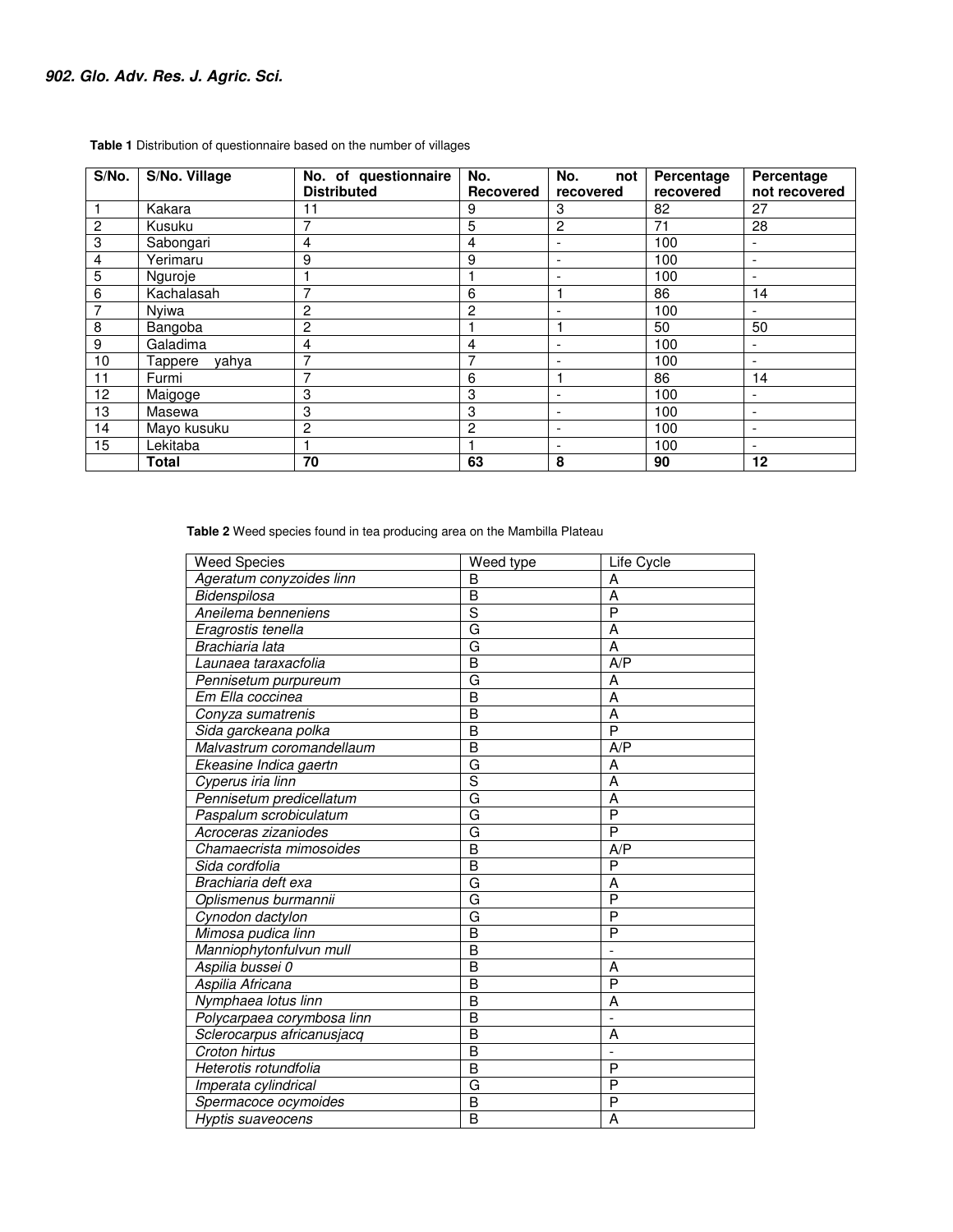#### **Table 2:** Continue

| Synegrella nofiflora      |   | n   |
|---------------------------|---|-----|
| Leptocholora caerulescens |   | n   |
| Ryllinga squamulata       | c |     |
| Ryhnchospora corrinbosa   |   |     |
| Mariscus con gibracteatus | s |     |
| Comm elina benghalensis   | R | A/P |
| Amaranthus Spainosus      | B | A   |
| Alternantherea sesilis    | R |     |

A: B= Broad leaves, 0= Grass, b: A = Annual P= perennial, and c: s= sedge

The major class of weed found on the tea farms is broad leaves constituting 56.1% (Table 4.1) followed by grasses which forms 31.7% and the least sedges (12.2%). Based on life — cycle 48.8% are annuals and 29.3% perennials while 9.8% are both.

 **Table 3** Distribution based on the perceived most troublesome weed

| Perceived most troublesome weed          | Respondents | Percentage (%) |
|------------------------------------------|-------------|----------------|
| Imperata cylindrical                     | 21          | 42             |
| Pennisetum purpureum                     | 10          | 20             |
| Jmperata cylindrica/pennisetum purpureum | 10          | 20             |
| Caminelina ben ghalensis                 |             | 8              |
| Sida garekeana polka                     | C           |                |
| Bidenspilosa                             |             |                |
| Cynodon daclylon                         |             |                |
| Ageratum conyzoides linn                 |             |                |
| <b>TOTAL</b>                             | 50          | 100            |

 **Table 4.** Weeding intervals of tea plantations

| Weeding intervals | Frequency | Percentage (%)            |
|-------------------|-----------|---------------------------|
| $2 - 3$ weeks     |           | $^{\circ}$<br><b>4</b> I. |
| $4 - 5$ weeks     | 30        | 78.9                      |
| <b>Total</b>      | 38        | 100                       |



0-5 6-10 11 - 15

# Age of tea (years)

 **Figure 1.** Histogram on age of tea crop and weeding intervals